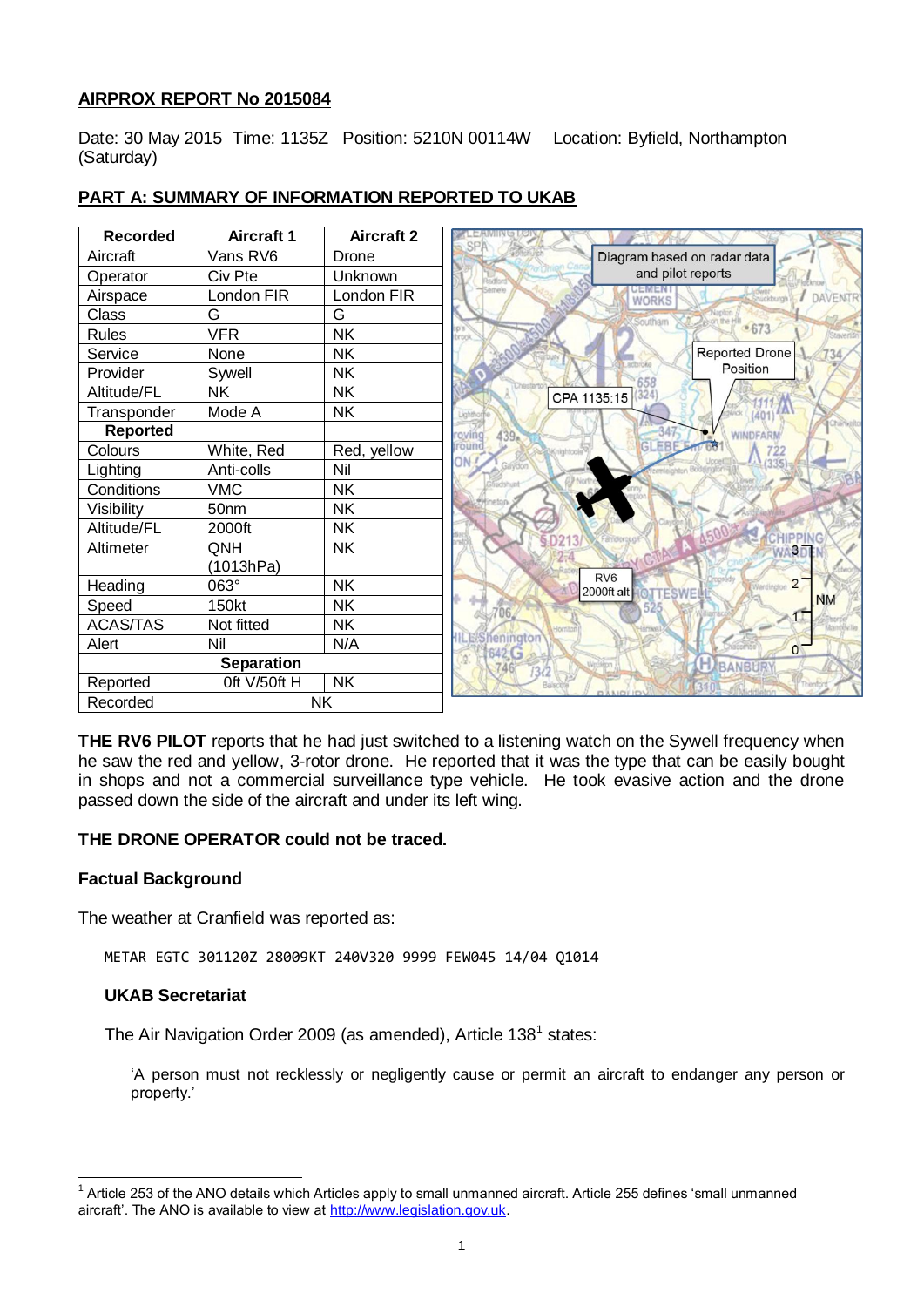Article 166, paragraphs 2, 3 and 4 state:

(2) The person in charge of a small unmanned aircraft may only fly the aircraft if reasonably satisfied that the flight can safely be made.

(3) The person in charge of a small unmanned aircraft must maintain direct, unaided visual contact with the aircraft sufficient to monitor its flight path in relation to other aircraft, persons, vehicles, vessels and structures for the purpose of avoiding collisions.

(4) The person in charge of a small unmanned aircraft which has a mass of more than 7kg excluding its fuel but including any articles or equipment installed in or attached to the aircraft at the commencement of its flight must not fly the aircraft

(a) in Class A, C, D or E airspace unless the permission of the appropriate air traffic control unit has been obtained;

(b) within an aerodrome traffic zone …; or

(c) at a height of more than 400 feet above the surface unless it is flying in airspace described in sub-paragraph (a) or (b) and in accordance with the requirements for that airspace.

A CAA web site<sup>2</sup> provides information and guidance associated with the operation of Unmanned Aircraft Systems (UASs) and Unmanned Aerial Vehicles (UAVs).

The CAA has published a UAV Safety Notice<sup>3</sup> which states the responsibilities for flying unmanned aircraft. This includes:

'You are responsible for avoiding collisions with other people or objects - including aircraft. Do not fly your unmanned aircraft in any way that could endanger people or property. It is illegal to fly your unmanned aircraft over a congested area (streets, towns and cities). Also, stay well clear of airports and airfields.'

In addition, the CAA has published guidance regarding First Person View (FPV) drone operations which limit this activity to drones of less than 3.5kg take-off mass, and to not more than 1000ft<sup>4</sup>.

#### **Summary**

An Airprox was reported on 30<sup>th</sup> May 2015 at 1135 between a Vans RV6 and a drone. The RV6 pilot was flying VFR in VMC at 2000ft and was listening out on the Sywell frequency. He saw the drone pass down the left-hand-side of his aircraft 50ft away. The drone could not be seen on the NATS radars and the operator could not be traced.

#### **PART B: SUMMARY OF THE BOARD'S DISCUSSIONS**

Information available consisted of reports from the pilots of the Vans RV6 and radar photographs/video recordings.

The Vans RV6 pilot was flying VFR at 2000ft and not receiving a radar service. It was unlikely that a drone would have been detected by the radar anyway, and the pilot managed to spot the drone, albeit at a late stage, and take some avoiding action. The Board were aware of the existence of 3 rotored drones, albeit normally used by hobbyists rather than commercial operators, and were also told about 'hexacopters' which have 3 arms and 6 rotors. However, given that the pilot thought the drone was like the type normally bought in shops, they thought it likely that this indicated that the drone was at the same level as the RV6 (2000ft) giving the pilot the impression of just 3 rotors.

 $\overline{\phantom{a}}$ 

 $2$  www.caa.co.uk/uas

<sup>3</sup> CAP 1202

ORSA No. 1108 Small Unmanned Aircraft – First Person View (FPV) Flying available at: [http://www.caa.co.uk/docs/33/1108.pdf.](http://www.caa.co.uk/docs/33/1108.pdf)